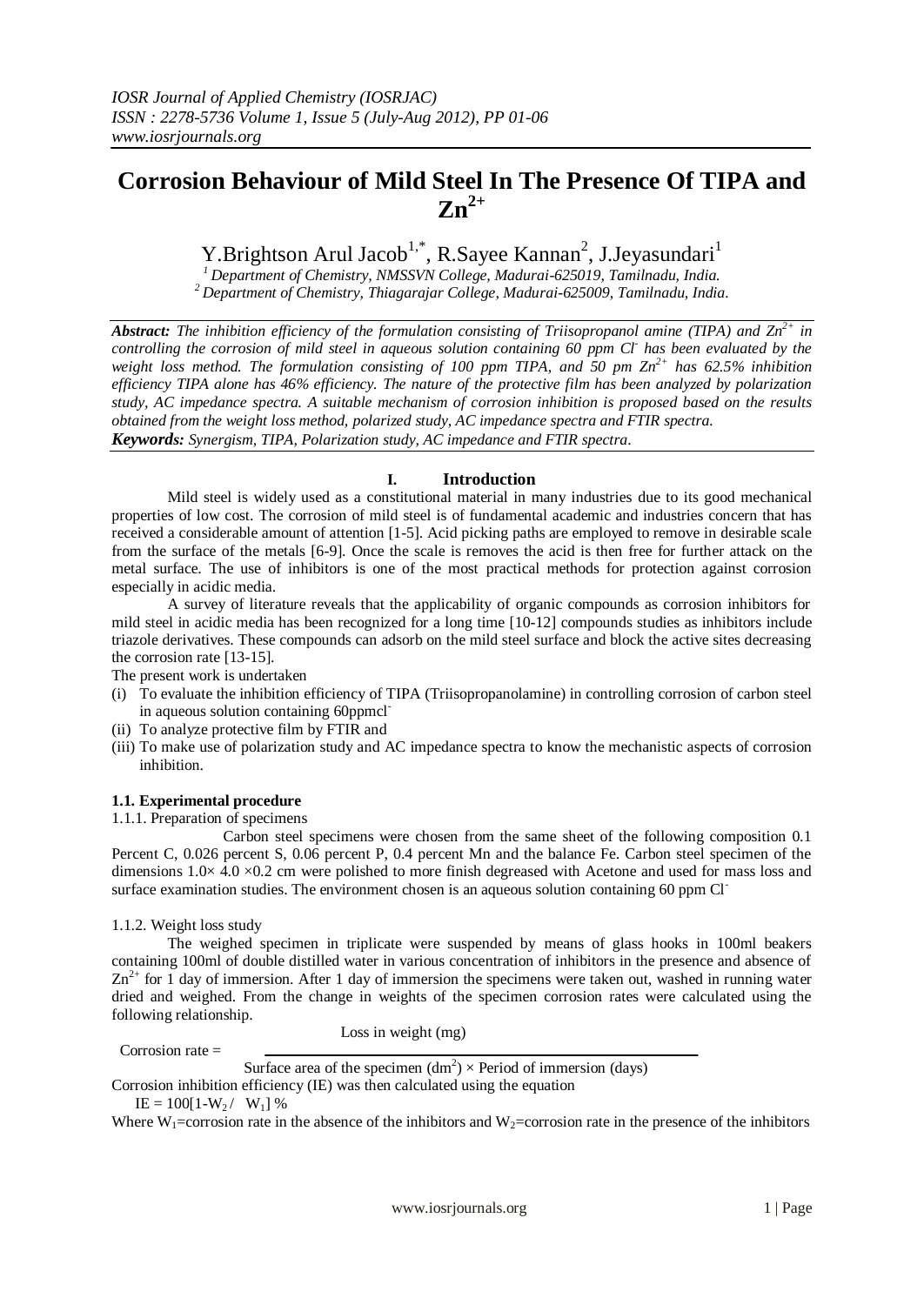#### **1.1.3. Potentiodymanic polarization**

Polarization studies carried out in a CHI electrochemical workstation with impedance, Model 660 A, a three electrode cell assembly was used. The working electrode was one of the three metals. A saturated calomel electrode (SCE) was the reference electrode and platinum was the counter electrode from the polarization study, corrosion parameters such as corrosion potential ( $E_{corr}$ ), corrosion current (I corr) and tafel slopes (anodic  $b_a$  and cathodic  $b_c$ ) were calculated.

#### **1.1.4. AC impedance measurements**

EG and G electrochemical impedance analyzer model 6310 was used to record AC impedance measurements. A three electrode cell assembly was used. The working electrode was a rectangular specimen of carbon steel with one face of the electrode of constant 1cm<sup>2</sup> area exposed. A rectangular platinum foil was used as the counter electrodes. A time interval of 5 to 10minutes was given for the system to attain a steady state open circuit potential. Then over this steady state potential, an AC potential of 10 mV was superimposed. The AC frequency was varied from 100 MHz to 100 KHz. The real part  $(Z')$  and imaginary part  $(Z'')$  of the cell impedance were measured in Ohms for frequencies. The  $R_t$  (Charge transfer resistance) and C<sub>dl</sub> (double layer capacitance) values were calculated. C<sub>dl</sub> values were calculated using the following relationship.  $C_{dl} = 1/2 \times 3.14 \times f_{max} \times R_t$ 

#### **1.1.5. FTIR**

There spectra were recorded in a Perkin-Elmer 1600 spectra photometer. The film was carefully removed, mixed thoroughly with KBr and made in to pellets and the FTIR spectra were recorded.

### **2.1. Weight loss study**

#### **II. RESULTS AND DISCUSSION**

The inhibition efficiencies (IE) of TIPA in controlling corrosion of carbon steel immersed in aqueous solution containing 60ppm of Cl for one day in the presence of absence of  $\text{Zn}^{2+}$  obtained by weight loss are given in table (1-2). TIPA alone has some IE. Inhibition efficiency is more pronounced at 100 ppm of TIPA and 50 ppm of  $\text{Zn}^{2+}$  exits. For example 50 ppm of  $\text{Zn}^{2+}$  has 23% IE and 100 ppm of TIPA has 47% IE. However the formulation consisting of 100 ppm of TIPA and 50 ppm of  $\text{Zn}^{2+}$  shows 63% IE. It is observed as the concentration of TIPA increases the IE decreases. This is due to the fact that the protective film formed on the metal surface is broken and goes in to the solution.

| $Cl^{\dagger}$ | <b>TIPA</b> | IE   | <b>CR</b> |
|----------------|-------------|------|-----------|
| ppm            | ppm         | $\%$ | mdd       |
| 60             | 50          | 28   | 8.12      |
| 60             | 100         |      | 13.34     |
|                | 150         | 31   | 8.99      |
|                | 200         | 31   | 8.99      |
|                | 250         | 25   | 7.25      |

**TABLE 1.** Corrosion rates of (CR mdd) carbon steel immersed in an aqueous solution containing 60 ppm of Cland the inhibition efficiencies (IE %) obtained by weight loss method (pH=8.2)

**TABLE 2.** Corrosion rates (CR mdd) carbon steel immersed in an aqueous solution containing 60 ppm Cl<sup>-</sup> and the inhibition efficiencies (IE%) obtained by weight loss method (pH=8.2)

| $Cl^{\dagger}$ | <b>TIPA</b> | $Zn^{2+}$ | IE | <b>CR</b> |
|----------------|-------------|-----------|----|-----------|
| ppm            | ppm         | ppm       | %  | mdd       |
| 60             |             |           |    | 29        |
| 60             |             | 50        | 23 | 6.67      |
| 60             | 50          | 50        | 18 | 5.04      |
| 60             | 100         |           | 63 | 18.13     |
| 60             | 150         | 50        | 38 | 10.8      |
| 60             | 200         | 50        | 34 | 10        |
| 60             | 250         | 50        | 18 | 5.22      |

## **2.2. Potentio static polarization study for TIPA- Zn2+ system**

The corrosion parameters of carbon steel immersed in various test solution obtained by polarization study are given in table 3. The polarization curves are shown in figure 1.

When carbon steel is immersed in aqueous solution containing 60 ppm Cl, the corrosion potential is -611 mV versus saturated calomel electrode (SCE). The formulation containing of 100 ppm of TIPA and 50 ppm of  $\text{Zn}^{2+}$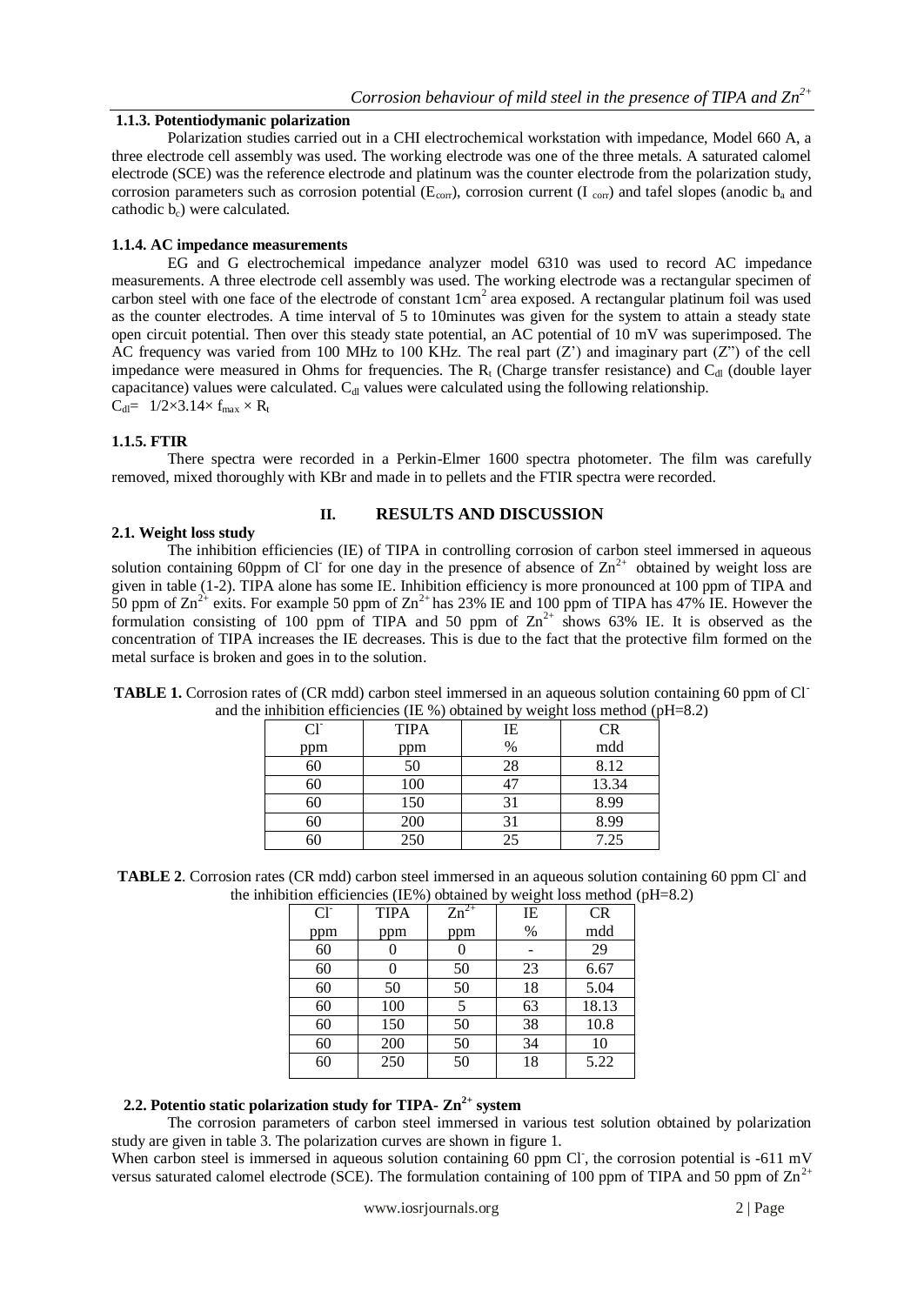shifts the corrosion potential -595mV versus SCE. The corrosion current for aqueous solution containing 60 ppm of Cl is  $7.923\times10^{-7}$ A/cm<sup>2</sup>. The corrosion current for formulation consisting of 60 ppm Cl, TIPA (100 ppm),  $\text{Zn}^{2+}$  (50 ppm) have decreased to 6.594 $\times$ 10<sup>-7</sup>. The linear polarization resistance for aqueous solution containing 60 ppm Cl<sup>-</sup> is  $4.90 \times 10^5$  ohm cm<sup>2</sup>. The LPR for formulation consisting of 60 ppm Cl<sup>-</sup>, TIPA (100) ppm),  $\text{Zn}^{\frac{7}{2}+}$ (50 ppm) has increased to 5.55×10<sup>5</sup> ohm cm<sup>2</sup>. This is due to the formation of a protective film formed on the metal surface.

**TABLE 3.** Corrosion parameters of carbon steel immersed in an aqueous solution containing 60 ppm of Clobtained from potentio dynamic polarization study

| System                                                   | $E_{corr}$ mV |           |           | <b>LPR</b>            | $1_{Corr}$           |
|----------------------------------------------------------|---------------|-----------|-----------|-----------------------|----------------------|
|                                                          | Vs SCE        | mV/decade | mV/decade | $ohm$ cm <sup>2</sup> | A/cm <sup>2</sup>    |
| solution<br>Aqueous                                      | $-611$        | 597       | 522       | $4.90\times10^{5}$    | $7.923\times10^{-7}$ |
| containing 60 ppm Cl                                     |               |           |           |                       |                      |
| solution<br>Aqueous<br>containing 60 ppm Cl <sup>-</sup> | $-595$        | 594       | 592       | $5.55\times10^{5}$    | $6.594\times10^{-7}$ |
| $+TIPA$ (100 ppm) +                                      |               |           |           |                       |                      |
| $Zn^{2+}$ (50 ppm)                                       |               |           |           |                       |                      |



**Fig 1.** Polarization curves of mild steel immersed in various test solutions a) 60 ppm Cl<sup>-</sup> (Blank) b) TIPA (100 ppm) +  $\text{Zn}^{2+}$  (50 ppm)

TABLE 4. Corrosion parameters of carbon steel immersed in aqueous solution containing 60 ppm Cl<sup>-</sup> obtained by AC impedance spectra.

| $\sigma$ $\chi$ $\chi$ impedance spectral.          |                           |                          |              |  |  |
|-----------------------------------------------------|---------------------------|--------------------------|--------------|--|--|
| System                                              | $\mathbf{K}_{\mathrm{t}}$ | $\mathsf{L}_{\text{dl}}$ | Impedance    |  |  |
|                                                     | ohm                       | F/cm <sup>2</sup>        | [log(Z/bhm)] |  |  |
|                                                     | cm <sup>2</sup>           |                          |              |  |  |
| Aqueous solution containing 60 ppm Cl <sup>-</sup>  | 1359                      | $8.094\times10^{-10}$    | 4.420        |  |  |
| Aqueous solution containing 60 ppm $Cl+$            | 1975                      | $1.762 \times 10^{-9}$   | 4.461        |  |  |
| TIPA $(100 \text{ ppm}) + Zn^{2+} (50 \text{ ppm})$ |                           |                          |              |  |  |

## **2.3. AC impedance spectra**

The AC impedance spectra of carbon steel immersed in aqueous solutions containing 60 ppm Cl in the absence and presence of inhibitors are shown in figure 2 (Nyquist plots) and figure 3 (Bode plots). The AC impedance parameters, namely charge transfer resistance  $(R<sub>t</sub>)$  and double layer capacitance  $C<sub>dl</sub>$  and log Z/ohm are calculated.

An aqueous solution containing 60 ppm of Cl has  $R_t$  value of 1359 ohm cm<sup>2</sup> and C<sub>dl</sub> value of  $8.094 \times 10^{-10}$  F/cm<sup>2</sup>. In the presence of TIPA and  $Zn^{2+}$  R<sub>t</sub> value increased from 1359 ohm cm<sup>2</sup> to 1975 ohm cm<sup>2</sup>. The C<sub>dl</sub> decreases from 8.09×10-10 F/cm<sup>2</sup> to 1.762×10<sup>-9</sup> F/cm<sup>2</sup>. The impedance value increases from 4.420 to 4.461.This observation is shown in table 4 and suggests that a protective film is formed on the surface of the metal.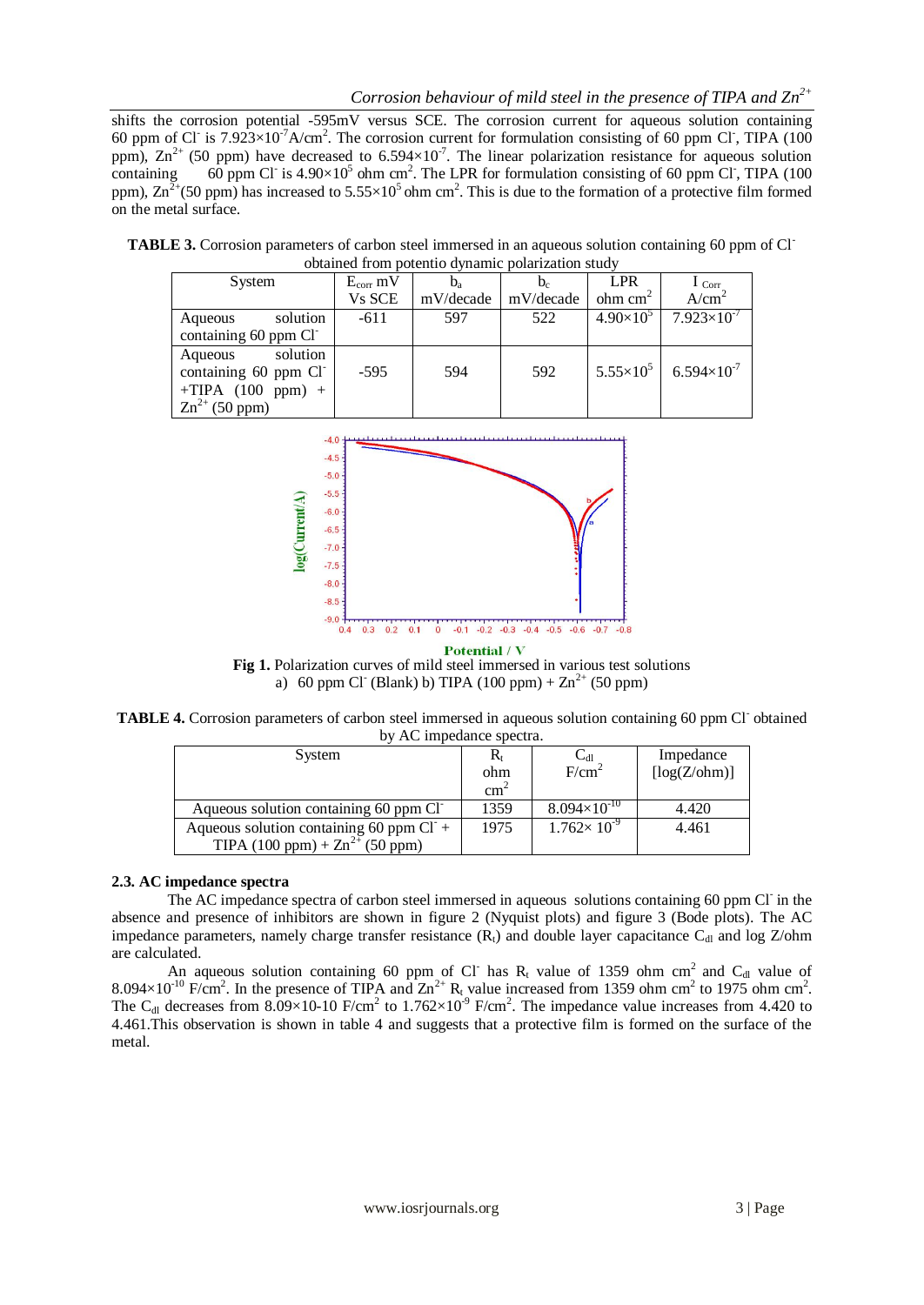

**Fig 2**. AC impedance spectra of mild steel immersed in various test solutions (Nyquist Plot) a) 60 ppm Cl<sup>-</sup> (Blank) b) TIPA (100 ppm) +  $\text{Zn}^{2+}$  (50 ppm)



**Fig 3a.** AC impedance spectra of mild steel immersed in various test solutions (Bode Plot) a) 60 ppm Cl (Blank)



**Fig 3b.** AC impedance spectra of mild steel immersed in various test solutions (Bode Plot) a) TIPA (100 ppm) +  $\text{Zn}^{2+}$ (50 ppm)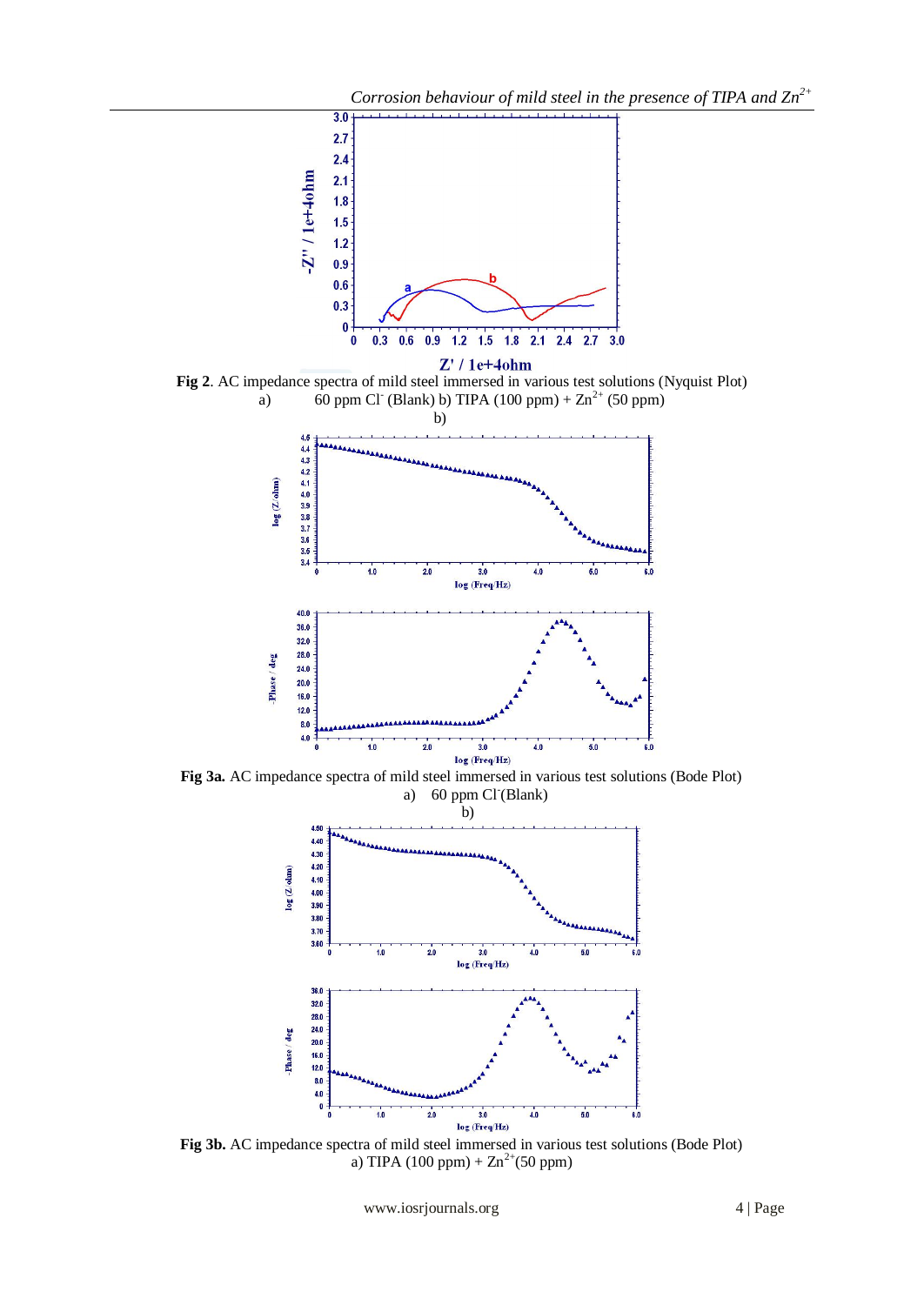2.4. FTIR spectra



Triisopropanolamine **Scheme 1**.Molecular Structure of 1,1',1''-Nitrilotri(2-propanol)

FTIR spectrum of pure TIPA is shown in figure 4a. The –NH stretching and –OH stretching frequency have overlapped and appears at 3350 cm<sup>-1</sup>. The -CN stretching frequency appears 1042 cm<sup>-1</sup>. The FTIR spectra of film formed on the metal surface after immersion in solution containing 60 ppm Cl, 100 ppm of TIPA and 50 ppm  $\text{Zn}^{2+}$  is shown in figure 4b. The -OH stretching frequency has shifted from 3350 cm<sup>-1</sup> to 3576 cm<sup>-1</sup>. The -CN stretching frequency has shifted  $1042 \text{ cm}^{-1}$  to  $1064 \text{ cm}^{-1}$ . This suggest that Fe<sup>2+</sup> has coordination with TIPA through O atom of OH group and N atom –NH group resulting in the formation of  $Fe^{2+}$ -TIPA complex on the metal surface. The peak at 1246 cm<sup>-1</sup> is due to Zn-O stretching frequency. The -OH stretching frequency appears at 3576 cm<sup>-1</sup>. Hence it is inferred that  $Zn(OH)_2$  is present on the metal surface [16-17].



**Fig 4b**. Film formed on carbon steel after immersion in aqueous solution containing 100 ppm of TIPA + 50 ppm of  $\text{Zn}^{2+}$ 

#### **2.5. Mechanism of Corrosion inhibition**

Based on the above results, the following mechanism of corrosion inhibition is proposed

www.iosrjournals.org 5 | Page